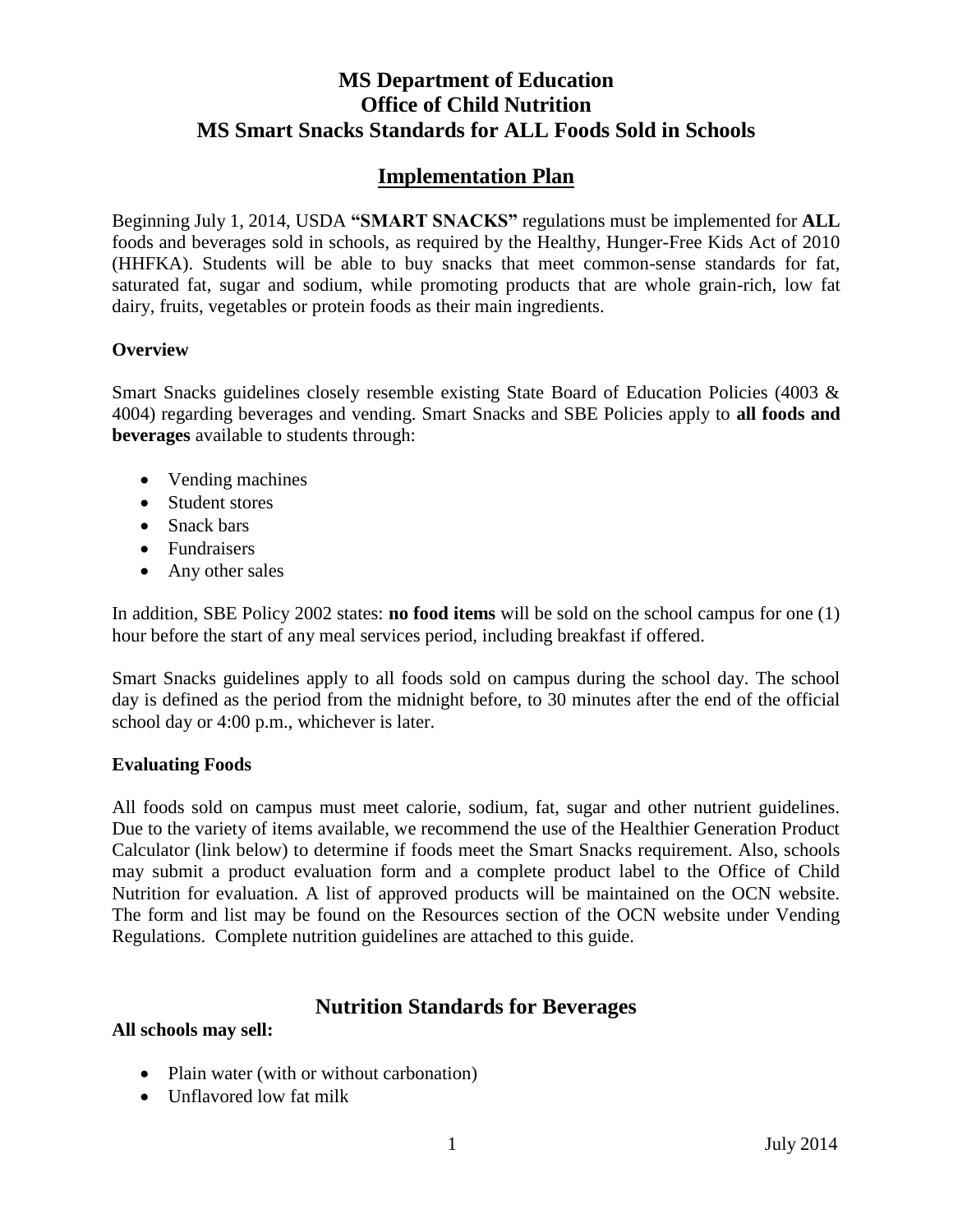- Unflavored or flavored fat free milk and milk alternatives permitted by NSLP/SBP
- 100% fruit or vegetable juice and
- 100% fruit or vegetable juice diluted with water (with or without carbonation), and no added sweeteners.

**Elementary schools may sell:** Up to 8-ounce portions, while middle and high schools may sell up to 12-ounce portions of milk and juice. There is no portion size limit for plain water.

**Beyond this, the standards allow additional:** "no calorie" and "lower calorie" beverage options for high school students.

- No more than 20-ounce portions of calorie-free, flavored water (with or without carbonation); and other flavored and/or carbonated beverages that are labeled to contain  $\le$  5 calories per 8 fluid ounces or  $\le$  10 calories per 20 fluid ounces
- No more than 12-ounce portions of beverages with  $\leq$  40 calories per 8 fluid ounces, or  $\leq$ 60 calories per 12 fluid ounces.

# **Nutrition Standards for Foods**

## **Any food sold in schools must:**

- Be a *"whole grain-rich"* grain product; or
- Have as the first ingredient a *fruit, a vegetable, a dairy product, or a protein food*; or
- $\bullet$  Be a combination food that contains at least  $\frac{1}{4}$  cup of fruit and/or vegetable; or
- Contain 10% of the Daily Value (DV) of one of the nutrients of public health concern in the 2010 Dietary Guidelines for Americans (calcium, potassium, vitamin D or dietary fiber)

### **Foods must also meet several nutrient requirements:**

- **Calorie Limits**
	- o *Snack Items*: no more than 200 calories
	- o *Entrée Items*: no more than 350 calories
- **Sodium Limits**
	- o *Snack Items*: no more than 230 mg
	- o *Entrée Items*: no more than 480 mg
- **Fat Limits:** 
	- o *Total Fat:* no more than 35% of calories
	- o *Saturated Fat:* less than 10% of calories
	- o *Trans Fat*: Zero Grams
- **Sugar Limit:**
	- o No more than 35% from total sugars in foods